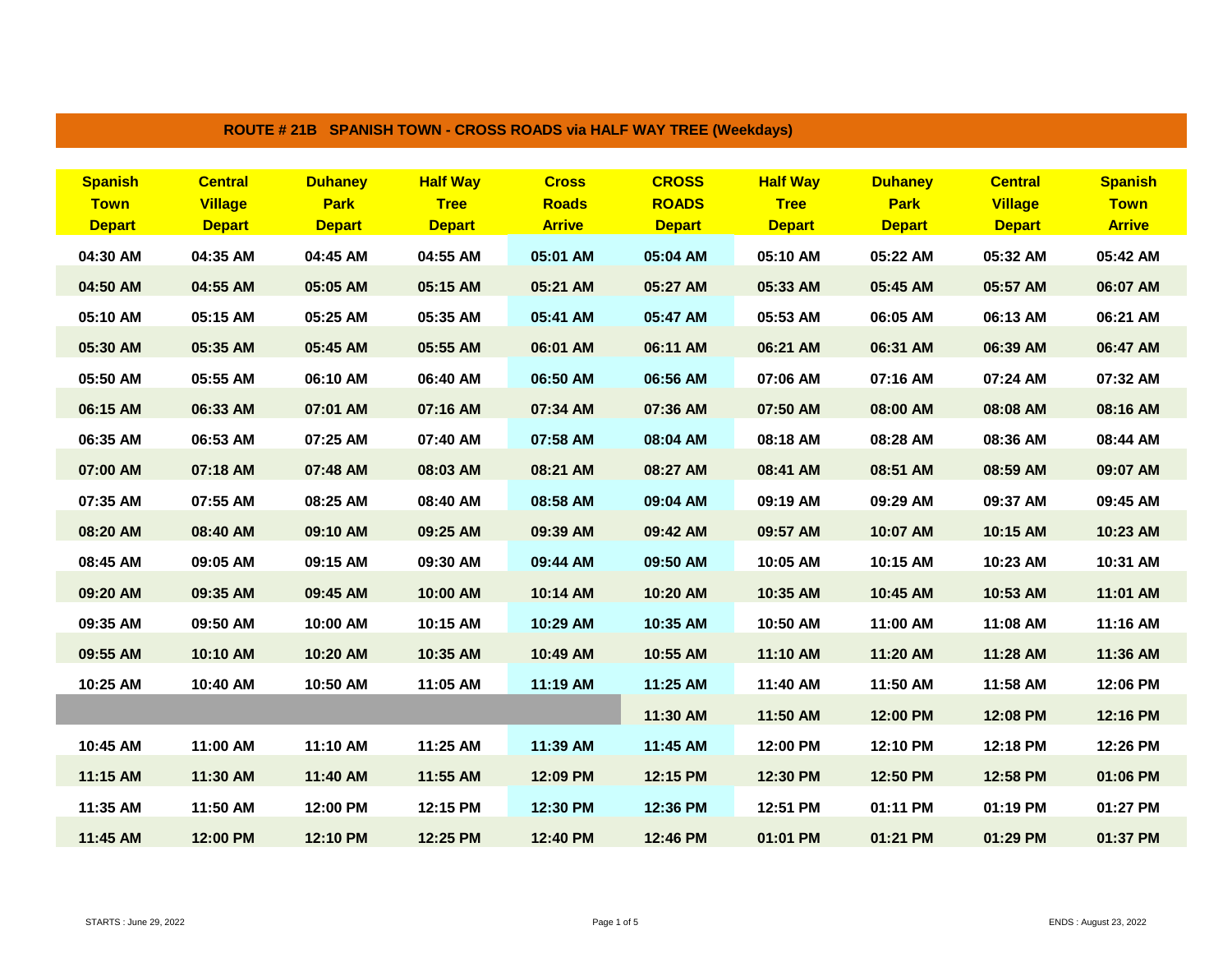| 12:15 PM | 12:30 PM | 12:45 PM | 01:00 PM | 01:15 PM | 01:21 PM | 01:36 PM | 01:56 PM | 02:04 PM | 02:12 PM |
|----------|----------|----------|----------|----------|----------|----------|----------|----------|----------|
| 12:20 PM | 12:35 PM | 12:50 PM | 01:05 PM | 01:20 PM | 01:26 PM | 01:41 PM | 02:01 PM | 02:09 PM | 02:17 PM |
| 12:45 PM | 01:00 PM | 01:15 PM | 01:30 PM | 01:45 PM | 01:51 PM | 02:06 PM | 02:26 PM | 02:34 PM | 02:42 PM |
| 01:15 PM | 01:30 PM | 01:45 PM | 02:00 PM | 02:15 PM | 02:21 PM | 02:36 PM | 02:56 PM | 03:04 PM | 03:12 PM |
| 01:45 PM | 02:00 PM | 02:15 PM | 02:30 PM | 02:45 PM | 02:51 PM | 03:06 PM | 03:26 PM | 03:34 PM | 03:42 PM |
| 02:15 PM | 02:30 PM | 02:45 PM | 03:00 PM | 03:15 PM | 03:21 PM | 03:36 PM | 03:56 PM | 04:04 PM | 04:12 PM |
| 02:20 PM | 02:35 PM | 02:50 PM | 03:05 PM | 03:20 PM | 03:26 PM | 03:41 PM | 04:01 PM | 04:09 PM | 04:17 PM |
| 02:45 PM | 03:00 PM | 03:15 PM | 03:30 PM | 03:45 PM | 03:51 PM | 04:06 PM | 04:26 PM | 04:34 PM | 04:42 PM |
| 03:15 PM | 03:30 PM | 03:45 PM | 04:00 PM | 04:15 PM | 04:21 PM | 04:41 PM | 05:01 PM | 05:09 PM | 05:17 PM |
| 03:45 PM | 04:00 PM | 04:10 PM | 04:20 PM | 04:35 PM | 04:41 PM | 05:01 PM | 05:21 PM | 05:29 PM | 05:37 PM |
| 04:15 PM | 04:20 PM | 04:30 PM | 04:40 PM | 04:55 PM | 05:01 PM | 05:21 PM | 05:41 PM | 05:49 PM | 05:57 PM |
| 04:20 PM | 04:25 PM | 04:35 PM | 04:45 PM | 05:00 PM |          |          |          |          |          |
| 04:45 PM | 04:50 PM | 05:00 PM | 05:10 PM | 05:25 PM | 05:31 PM | 05:51 PM | 06:11 PM | 06:19 PM | 06:27 PM |
| 05:20 PM | 05:25 PM | 05:35 PM | 05:45 PM | 06:00 PM | 06:06 PM | 06:26 PM | 06:46 PM | 07:01 PM | 07:14 PM |
| 05:45 PM | 05:50 PM | 06:00 PM | 06:10 PM | 06:25 PM | 06:31 PM | 06:54 PM | 07:19 PM | 07:34 PM | 07:47 PM |
| 06:10 PM | 06:15 PM | 06:25 PM | 06:35 PM | 06:50 PM | 06:52 PM | 07:15 PM | 07:40 PM | 07:55 PM | 08:08 PM |
| 06:40 PM | 06:45 PM | 06:55 PM | 07:05 PM | 07:20 PM | 07:26 PM | 07:49 PM | 08:14 PM | 08:23 PM | 08:35 PM |
| 07:15 PM | 07:20 PM | 07:30 PM | 07:40 PM | 07:55 PM | 08:05 PM | 08:20 PM | 08:35 PM | 08:44 PM | 08:56 PM |
| 07:50 PM | 07:55 PM | 08:05 PM | 08:15 PM | 08:27 PM | 08:33 PM | 08:48 PM | 09:03 PM | 09:12 PM | 09:21 PM |
| 08:10 PM | 08:15 PM | 08:25 PM | 08:35 PM | 08:47 PM | 08:50 PM | 09:05 PM | 09:20 PM | 09:28 PM | 09:37 PM |
| 08:40 PM | 08:45 PM | 08:55 PM | 09:05 PM | 09:17 PM | 09:20 PM | 09:26 PM | 09:38 PM | 09:46 PM | 09:55 PM |
| 09:15 PM | 09:20 PM | 09:29 PM | 09:37 PM | 09:43 PM |          |          |          |          |          |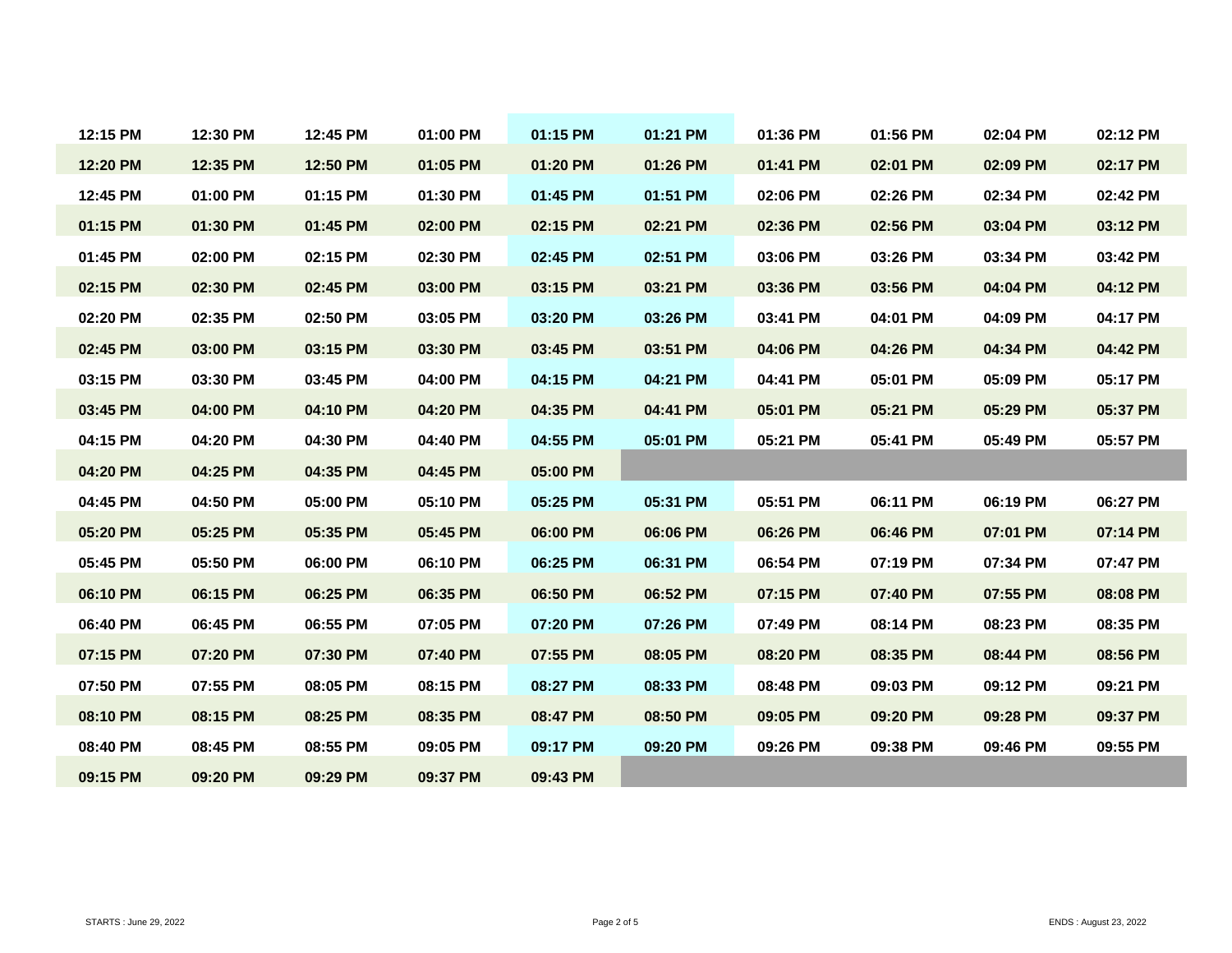| ROUTE # 21B SPANISH TOWN - CROSS ROADS via HALF-WAY-TREE (Saturdays) |                                                   |                                                |                                                 |                                               |                                               |                                                 |                                                |                                                   |                                                |  |  |
|----------------------------------------------------------------------|---------------------------------------------------|------------------------------------------------|-------------------------------------------------|-----------------------------------------------|-----------------------------------------------|-------------------------------------------------|------------------------------------------------|---------------------------------------------------|------------------------------------------------|--|--|
| <b>Spanish</b><br><b>Town</b><br><b>Depart</b>                       | <b>Central</b><br><b>Village</b><br><b>Depart</b> | <b>Duhaney</b><br><b>Park</b><br><b>Depart</b> | <b>Half Way</b><br><b>Tree</b><br><b>Depart</b> | <b>Cross</b><br><b>Roads</b><br><b>Arrive</b> | <b>CROSS</b><br><b>ROADS</b><br><b>Depart</b> | <b>Half Way</b><br><b>Tree</b><br><b>Depart</b> | <b>Duhaney</b><br><b>Park</b><br><b>Depart</b> | <b>Central</b><br><b>Village</b><br><b>Depart</b> | <b>Spanish</b><br><b>Town</b><br><b>Arrive</b> |  |  |
| 05:00 AM                                                             | 05:08 AM                                          | 05:23 AM                                       | 05:33 AM                                        | 05:53 AM                                      | 05:55 AM                                      | 06:10 AM                                        | 06:20 AM                                       | 06:32 AM                                          | 06:47 AM                                       |  |  |
| 05:35 AM                                                             | 05:50 AM                                          | 06:05 AM                                       | 06:15 AM                                        | 06:35 AM                                      | 06:40 AM                                      | 06:55 AM                                        | 07:05 AM                                       | 07:17 AM                                          | 07:32 AM                                       |  |  |
| 06:15 AM                                                             | 06:30 AM                                          | 06:45 AM                                       | 06:55 AM                                        | 07:15 AM                                      | 07:20 AM                                      | 07:35 AM                                        | 07:45 AM                                       | 07:57 AM                                          | 08:12 AM                                       |  |  |
| 06:55 AM                                                             | 07:10 AM                                          | 07:25 AM                                       | 07:35 AM                                        | 07:55 AM                                      | 08:00 AM                                      | 08:15 AM                                        | 08:25 AM                                       | 08:37 AM                                          | 08:52 AM                                       |  |  |
| 07:35 AM                                                             | 07:50 AM                                          | 08:05 AM                                       | 08:15 AM                                        | 08:35 AM                                      | 08:40 AM                                      | 08:55 AM                                        | 09:05 AM                                       | 09:27 AM                                          | 09:40 AM                                       |  |  |
| 08:15 AM                                                             | 08:30 AM                                          | 08:45 AM                                       | 08:55 AM                                        | 09:15 AM                                      | 09:20 AM                                      | 09:33 AM                                        | 09:42 AM                                       | 10:04 AM                                          | 10:17 AM                                       |  |  |
| 09:00 AM                                                             | 09:15 AM                                          | 09:28 AM                                       | 09:37 AM                                        | 09:55 AM                                      | 10:00 AM                                      | 10:13 AM                                        | 10:22 AM                                       | 10:44 AM                                          | 10:57 AM                                       |  |  |
| 09:45 AM                                                             | 09:58 AM                                          | 10:11 AM                                       | 10:20 AM                                        | 10:38 AM                                      | 10:43 AM                                      | 10:56 AM                                        | 11:05 AM                                       | 11:27 AM                                          | 11:40 AM                                       |  |  |
| 10:25 AM                                                             | 10:38 AM                                          | 10:51 AM                                       | 11:00 AM                                        | 11:18 AM                                      | 11:23 AM                                      | 11:36 AM                                        | 11:45 AM                                       | 12:07 PM                                          | 12:20 PM                                       |  |  |
| 11:00 AM                                                             | 11:13 AM                                          | 11:26 AM                                       | 11:35 AM                                        | 11:53 AM                                      | 11:56 AM                                      | 12:09 PM                                        | 12:18 PM                                       | 12:40 PM                                          | 12:53 PM                                       |  |  |
| 11:45 AM                                                             | 11:58 AM                                          | 12:11 PM                                       | 12:20 PM                                        | 12:38 PM                                      | 12:43 PM                                      | 12:56 PM                                        | 01:05 PM                                       | 01:27 PM                                          | 01:40 PM                                       |  |  |
| 12:25 PM                                                             | 12:38 PM                                          | 12:51 PM                                       | 01:00 PM                                        | 01:18 PM                                      | 01:23 PM                                      | 01:36 PM                                        | 01:45 PM                                       | 02:07 PM                                          | 02:20 PM                                       |  |  |
| 01:05 PM                                                             | 01:18 PM                                          | 01:31 PM                                       | 01:40 PM                                        | 01:58 PM                                      | 02:03 PM                                      | 02:16 PM                                        | 02:25 PM                                       | 02:47 PM                                          | 03:00 PM                                       |  |  |
| 01:45 PM                                                             | 01:58 PM                                          | 02:11 PM                                       | 02:20 PM                                        | 02:38 PM                                      | 02:43 PM                                      | 02:56 PM                                        | 03:05 PM                                       | 03:27 PM                                          | 03:40 PM                                       |  |  |
| 02:25 PM                                                             | 02:38 PM                                          | 02:51 PM                                       | 03:00 PM                                        | 03:18 PM                                      | 03:20 PM                                      | 03:33 PM                                        | 03:42 PM                                       | 04:04 PM                                          | 04:17 PM                                       |  |  |
| 03:05 PM                                                             | 03:18 PM                                          | 03:31 PM                                       | 03:40 PM                                        | 03:58 PM                                      | 04:00 PM                                      | 04:13 PM                                        | 04:22 PM                                       | 04:44 PM                                          | 04:57 PM                                       |  |  |
| 03:45 PM                                                             | 03:58 PM                                          | 04:11 PM                                       | 04:20 PM                                        | 04:38 PM                                      | 04:40 PM                                      | 04:53 PM                                        | 05:02 PM                                       | 05:24 PM                                          | 05:37 PM                                       |  |  |
| 04:25 PM                                                             | 04:38 PM                                          | 04:51 PM                                       | 05:00 PM                                        | 05:18 PM                                      | 05:20 PM                                      | 05:33 PM                                        | 05:42 PM                                       | 06:04 PM                                          | 06:17 PM                                       |  |  |
| 05:05 PM                                                             | 05:18 PM                                          | 05:31 PM                                       | 05:40 PM                                        | 05:58 PM                                      | 06:00 PM                                      | 06:13 PM                                        | 06:22 PM                                       | 06:44 PM                                          | 06:57 PM                                       |  |  |
| 05:45 PM                                                             | 05:58 PM                                          | 06:11 PM                                       | 06:20 PM                                        | 06:38 PM                                      | 06:38 PM                                      | 06:51 PM                                        | 07:00 PM                                       | 07:22 PM                                          | 07:35 PM                                       |  |  |
| 06:25 PM                                                             | 06:38 PM                                          | 06:51 PM                                       | 07:00 PM                                        | 07:18 PM                                      | 07:20 PM                                      | 07:33 PM                                        | 07:41 PM                                       | 07:53 PM                                          | 08:01 PM                                       |  |  |
| 07:05 PM                                                             | 07:18 PM                                          | 07:31 PM                                       | 07:40 PM                                        | 07:50 PM                                      | 07:52 PM                                      | 08:01 PM                                        | 08:09 PM                                       | 08:21 PM                                          | 08:29 PM                                       |  |  |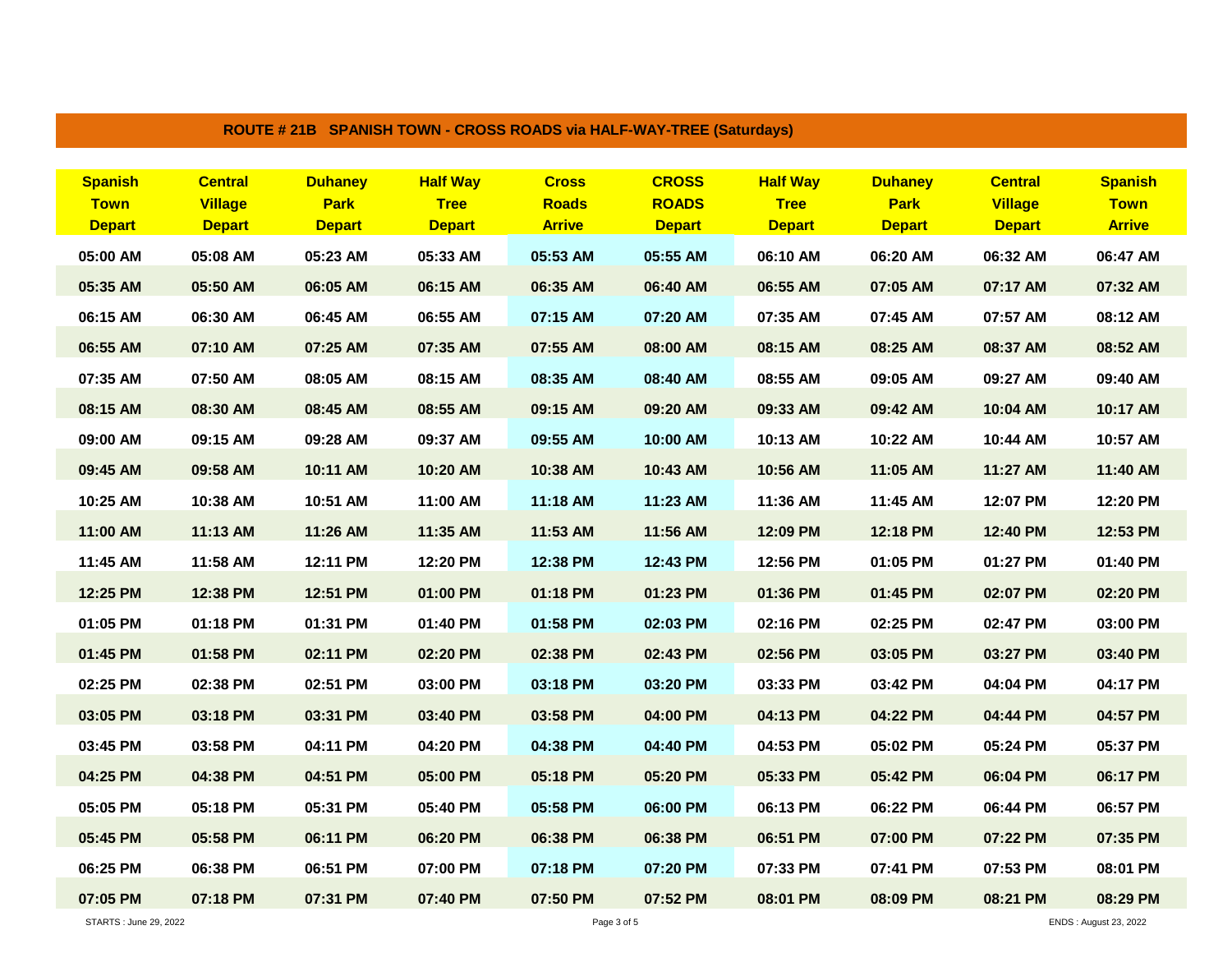|                                                | <b>ROUTE # 21B SPANISH TOWN - CROSS ROADS via HALF-WAY-TREE (Sundays)</b> |                                                |                                                 |                                               |                                               |                                                 |                                                |                                                   |                                                |  |  |  |
|------------------------------------------------|---------------------------------------------------------------------------|------------------------------------------------|-------------------------------------------------|-----------------------------------------------|-----------------------------------------------|-------------------------------------------------|------------------------------------------------|---------------------------------------------------|------------------------------------------------|--|--|--|
| <b>Spanish</b><br><b>Town</b><br><b>Depart</b> | <b>Central</b><br><b>Village</b><br><b>Depart</b>                         | <b>Duhaney</b><br><b>Park</b><br><b>Depart</b> | <b>Half Way</b><br><b>Tree</b><br><b>Depart</b> | <b>Cross</b><br><b>Roads</b><br><b>Arrive</b> | <b>CROSS</b><br><b>ROADS</b><br><b>Depart</b> | <b>Half Way</b><br><b>Tree</b><br><b>Depart</b> | <b>Duhaney</b><br><b>Park</b><br><b>Depart</b> | <b>Central</b><br><b>Village</b><br><b>Depart</b> | <b>Spanish</b><br><b>Town</b><br><b>Arrive</b> |  |  |  |
| 04:50 AM                                       | 05:00 AM                                                                  | 05:10 AM                                       | 05:19 AM                                        | 05:31 AM                                      | 05:36 AM                                      | 05:45 AM                                        | 05:55 AM                                       | 06:05 AM                                          | 06:12 AM                                       |  |  |  |
| 05:33 AM                                       | 05:43 AM                                                                  | 05:53 AM                                       | 06:02 AM                                        | 06:14 AM                                      | 06:19 AM                                      | 06:28 AM                                        | 06:38 AM                                       | 06:48 AM                                          | 06:55 AM                                       |  |  |  |
| 06:18 AM                                       | 06:28 AM                                                                  | 06:38 AM                                       | 06:47 AM                                        | 06:59 AM                                      | 07:04 AM                                      | 07:13 AM                                        | 07:23 AM                                       | 07:33 AM                                          | 07:40 AM                                       |  |  |  |
| 07:03 AM                                       | 07:13 AM                                                                  | 07:23 AM                                       | 07:32 AM                                        | 07:44 AM                                      | 07:49 AM                                      | 07:58 AM                                        | 08:08 AM                                       | 08:18 AM                                          | 08:25 AM                                       |  |  |  |
| 07:48 AM                                       | 07:58 AM                                                                  | 08:08 AM                                       | 08:17 AM                                        | 08:29 AM                                      | 08:34 AM                                      | 08:43 AM                                        | 08:53 AM                                       | 09:03 AM                                          | 09:10 AM                                       |  |  |  |
| 08:33 AM                                       | 08:43 AM                                                                  | 08:53 AM                                       | 09:02 AM                                        | 09:14 AM                                      | 09:19 AM                                      | 09:28 AM                                        | 09:38 AM                                       | 09:48 AM                                          | 09:55 AM                                       |  |  |  |
| 09:18 AM                                       | 09:28 AM                                                                  | 09:38 AM                                       | 09:47 AM                                        | 09:59 AM                                      | 10:04 AM                                      | 10:13 AM                                        | 10:23 AM                                       | 10:33 AM                                          | 10:40 AM                                       |  |  |  |
| 10:03 AM                                       | 10:13 AM                                                                  | 10:23 AM                                       | 10:32 AM                                        | 10:44 AM                                      | 10:49 AM                                      | 10:58 AM                                        | 11:08 AM                                       | 11:18 AM                                          | 11:25 AM                                       |  |  |  |
| 10:48 AM                                       | 10:58 AM                                                                  | 11:08 AM                                       | 11:17 AM                                        | 11:29 AM                                      | 11:34 AM                                      | 11:43 AM                                        | 11:53 AM                                       | 12:03 PM                                          | 12:10 PM                                       |  |  |  |
| 11:33 AM                                       | $11:43$ AM                                                                | 11:53 AM                                       | 12:02 PM                                        | 12:14 PM                                      | 12:19 PM                                      | 12:28 PM                                        | 12:38 PM                                       | 12:48 PM                                          | 12:55 PM                                       |  |  |  |
| 12:18 PM                                       | 12:28 PM                                                                  | 12:38 PM                                       | 12:47 PM                                        | 12:59 PM                                      | 01:04 PM                                      | 01:13 PM                                        | 01:23 PM                                       | 01:33 PM                                          | 01:40 PM                                       |  |  |  |
| 01:03 PM                                       | 01:13 PM                                                                  | 01:23 PM                                       | 01:32 PM                                        | 01:44 PM                                      | 01:49 PM                                      | 01:58 PM                                        | 02:08 PM                                       | 02:18 PM                                          | 02:25 PM                                       |  |  |  |
| 01:48 PM                                       | 01:58 PM                                                                  | 02:08 PM                                       | 02:17 PM                                        | 02:29 PM                                      | 02:34 PM                                      | 02:43 PM                                        | 02:53 PM                                       | 03:03 PM                                          | 03:10 PM                                       |  |  |  |
| 02:33 PM                                       | 02:43 PM                                                                  | 02:53 PM                                       | 03:02 PM                                        | 03:14 PM                                      | 03:19 PM                                      | 03:28 PM                                        | 03:38 PM                                       | 03:48 PM                                          | 03:55 PM                                       |  |  |  |
| 03:18 PM                                       | 03:28 PM                                                                  | 03:38 PM                                       | 03:47 PM                                        | 03:59 PM                                      | 04:04 PM                                      | 04:13 PM                                        | 04:23 PM                                       | 04:33 PM                                          | 04:40 PM                                       |  |  |  |
| 04:03 PM                                       | 04:13 PM                                                                  | 04:23 PM                                       | 04:32 PM                                        | 04:44 PM                                      | 04:49 PM                                      | 04:58 PM                                        | 05:08 PM                                       | 05:18 PM                                          | 05:25 PM                                       |  |  |  |
| 04:48 PM                                       | 04:58 PM                                                                  | 05:08 PM                                       | 05:17 PM                                        | 05:29 PM                                      | 05:34 PM                                      | 05:43 PM                                        | 05:53 PM                                       | 06:03 PM                                          | 06:10 PM                                       |  |  |  |
| 05:33 PM                                       | 05:43 PM                                                                  | 05:53 PM                                       | 06:02 PM                                        | 06:14 PM                                      | 06:19 PM                                      | 06:28 PM                                        | 06:38 PM                                       | 06:48 PM                                          | 06:55 PM                                       |  |  |  |
| 06:18 PM                                       | 06:28 PM                                                                  | 06:38 PM                                       | 06:47 PM                                        | 06:59 PM                                      | 07:04 PM                                      | 07:13 PM                                        | 07:23 PM                                       | 07:33 PM                                          | 07:40 PM                                       |  |  |  |
| 07:03 PM                                       | 07:13 PM                                                                  | 07:23 PM                                       | 07:32 PM                                        | 07:44 PM                                      | 07:49 PM                                      | 07:58 PM                                        | 08:08 PM                                       | 08:18 PM                                          | 08:25 PM                                       |  |  |  |
| 07:48 PM                                       | 07:58 PM                                                                  | 08:08 PM                                       | 08:17 PM                                        | 08:29 PM                                      | 08:34 PM                                      | 08:43 PM                                        | 08:53 PM                                       | 09:03 PM                                          | 09:10 PM                                       |  |  |  |
| 08:33 PM                                       | 08:43 PM                                                                  | 08:53 PM                                       | 09:02 PM                                        | 09:14 PM                                      | 09:19 PM                                      | 09:28 PM                                        | 09:38 PM                                       | 09:48 PM                                          | 09:55 PM                                       |  |  |  |